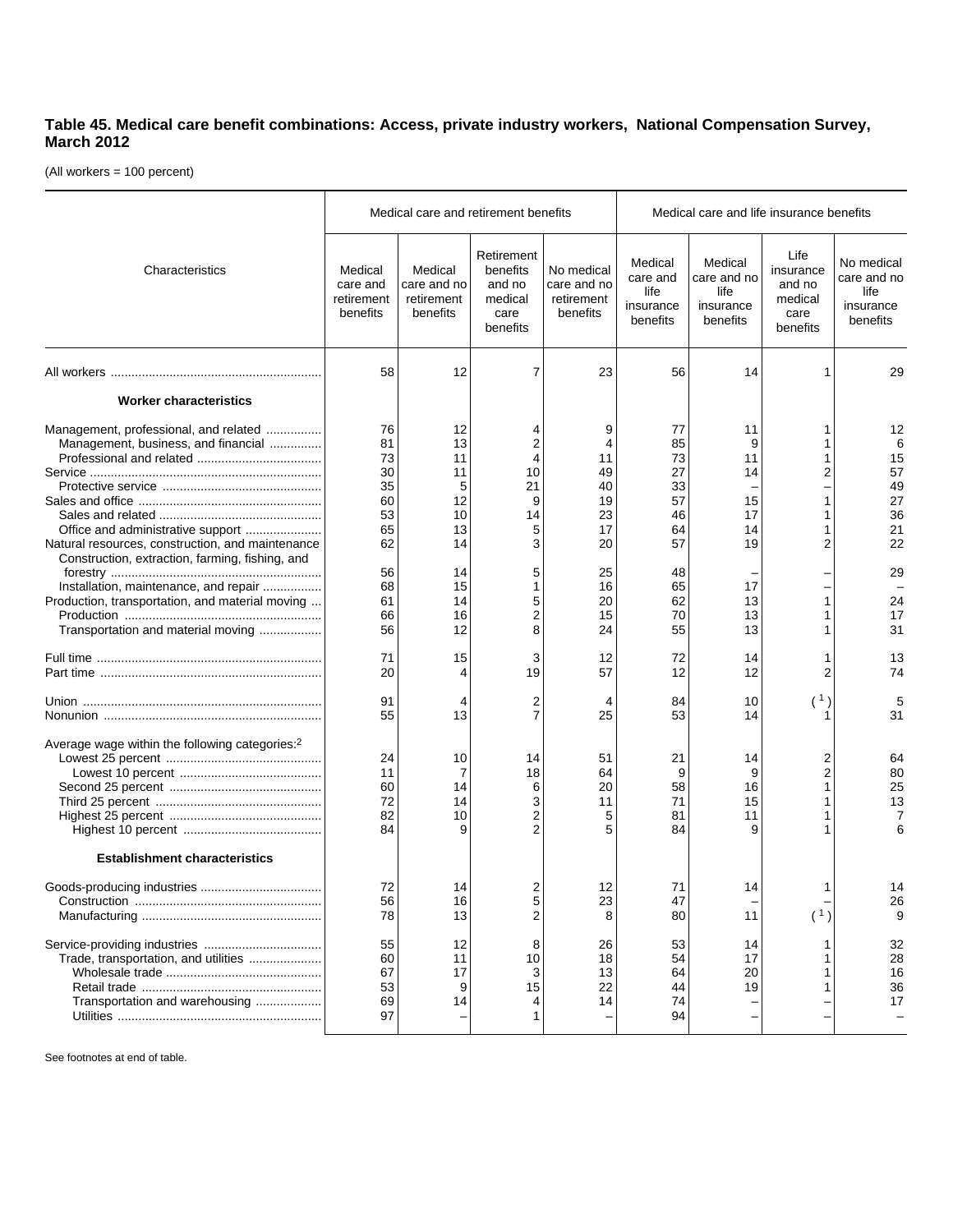## **Table 45. Medical care benefit combinations: Access, private industry workers, National Compensation Survey, March 2012—Continued**

(All workers = 100 percent)

|                                                                                                                                                                                   | Medical care benefits and defined benefit<br>retirement             |                                                                           |                                                                           |                                                                              | Medical care benefits and defined contribution<br>retirement             |                                                                                |                                                                                |                                                                                   |
|-----------------------------------------------------------------------------------------------------------------------------------------------------------------------------------|---------------------------------------------------------------------|---------------------------------------------------------------------------|---------------------------------------------------------------------------|------------------------------------------------------------------------------|--------------------------------------------------------------------------|--------------------------------------------------------------------------------|--------------------------------------------------------------------------------|-----------------------------------------------------------------------------------|
| Characteristics                                                                                                                                                                   | Medical<br>care<br>benefits<br>and defined<br>benefit<br>retirement | Medical<br>care<br>benefits<br>and no<br>defined<br>benefit<br>retirement | Defined<br>benefit<br>retirement<br>and no<br>medical<br>care<br>benefits | No medical<br>care<br>benefits<br>and no<br>defined<br>benefit<br>retirement | Medical<br>care<br>benefits<br>and defined<br>contribution<br>retirement | Medical<br>care<br>benefits<br>and no<br>defined<br>contribution<br>retirement | Defined<br>contribution<br>retirement<br>and no<br>medical<br>care<br>benefits | No medical<br>care<br>benefits<br>and no<br>defined<br>contribution<br>retirement |
|                                                                                                                                                                                   | 18                                                                  | 52                                                                        | 1                                                                         | 29                                                                           | 53                                                                       | 17                                                                             | 6                                                                              | 24                                                                                |
| <b>Worker characteristics</b>                                                                                                                                                     |                                                                     |                                                                           |                                                                           |                                                                              |                                                                          |                                                                                |                                                                                |                                                                                   |
| Management, professional, and related<br>Management, business, and financial<br>Natural resources, construction, and maintenance                                                  | 26<br>31<br>23<br>$\overline{7}$<br>6<br>17<br>10<br>21             | 61<br>63<br>61<br>34<br>33<br>55<br>53<br>57<br>53                        | -1<br>-1<br>2<br>1                                                        | 12<br>6<br>15<br>59<br>60<br>27<br>36<br>21<br>23                            | 72<br>78<br>70<br>27<br>33<br>57<br>49<br>61<br>55                       | 15<br>16<br>15<br>14<br>6<br>15<br>13<br>17<br>22                              | 3<br>4<br>10<br>20<br>8<br>13<br>4<br>3                                        | 9<br>4<br>11<br>49<br>40<br>20<br>25<br>18<br>20                                  |
| Construction, extraction, farming, fishing, and<br>Installation, maintenance, and repair<br>Production, transportation, and material moving<br>Transportation and material moving | 24<br>23<br>23<br>21<br>24                                          | 46<br>59<br>53<br>61<br>44                                                | 1<br>1                                                                    | 30<br>24<br>30                                                               | 47<br>62<br>52<br>62<br>42                                               | 23<br>21<br>24<br>21<br>27                                                     | 5<br>5<br>2<br>7                                                               | 25<br>16<br>20<br>16<br>24                                                        |
|                                                                                                                                                                                   | 22<br>$\overline{7}$                                                | 64<br>17                                                                  | (1)<br>2                                                                  | 14<br>74                                                                     | 66<br>16                                                                 | 20<br>8                                                                        | 3<br>17                                                                        | 12<br>59                                                                          |
|                                                                                                                                                                                   | 69<br>13                                                            | 26<br>54                                                                  | (1)                                                                       | 5<br>32                                                                      | 56<br>53                                                                 | 38<br>15                                                                       | 7                                                                              | 26                                                                                |
| Average wage within the following categories:2                                                                                                                                    | 5<br>$\overline{2}$<br>13<br>23<br>35<br>36                         | 30<br>16<br>61<br>63<br>57<br>57                                          | 1<br>2<br>1<br>(1<br>(1<br>11)                                            | 64<br>80<br>26<br>14<br>8<br>7                                               | 21<br>10<br>56<br>64<br>77<br>80                                         | 13<br>9<br>18<br>22<br>16<br>13                                                | 13<br>16<br>5<br>3                                                             | 52<br>65<br>21<br>12<br>6<br>5                                                    |
| <b>Establishment characteristics</b>                                                                                                                                              |                                                                     |                                                                           |                                                                           |                                                                              |                                                                          |                                                                                |                                                                                |                                                                                   |
|                                                                                                                                                                                   | 27<br>17<br>30                                                      | 59<br>56<br>61                                                            |                                                                           | 28                                                                           | 67<br>49<br>72                                                           | 19<br>23<br>18                                                                 | 5                                                                              | 12<br>23<br>8                                                                     |
| Trade, transportation, and utilities<br>Transportation and warehousing                                                                                                            | 17<br>18<br>15<br>12<br>33<br>83                                    | 50<br>54<br>69<br>51<br>49<br>14                                          | 1<br>2<br>3                                                               | 33<br>27<br>16<br>35                                                         | 50<br>51<br>63<br>46<br>47<br>92                                         | 16<br>20<br>20<br>17<br>35                                                     | 13                                                                             | 26<br>20<br>13<br>24<br>14                                                        |

See footnotes at end of table.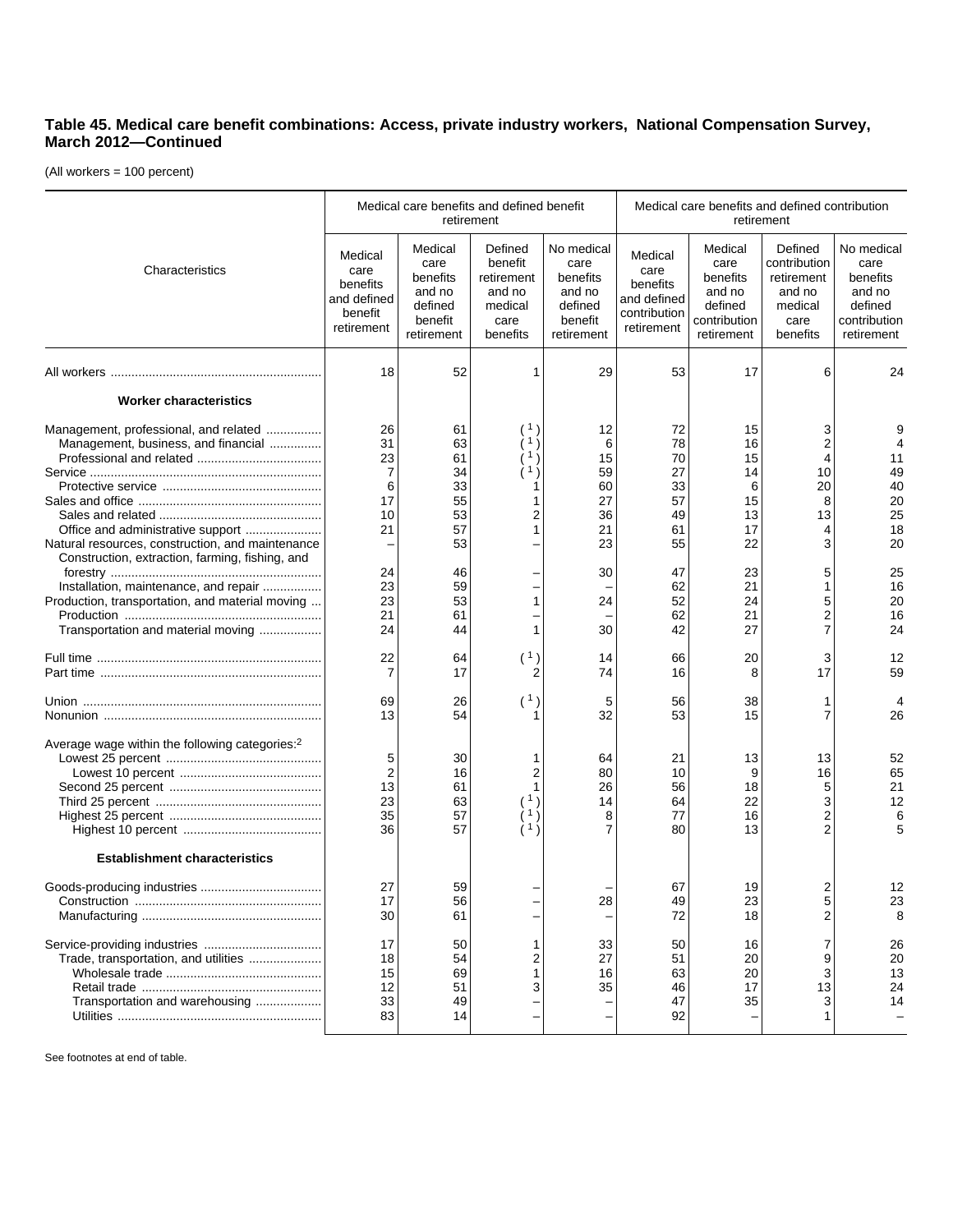## **Table 45. Medical care benefit combinations: Access, private industry workers, National Compensation Survey, March 2012—Continued**

(All workers = 100 percent)

|                                                                                                                                                                                                                                                                                                                                                                         |                                                                                              | Medical care and retirement benefits                                    |                                                                                |                                                                                         |                                                                                              | Medical care and life insurance benefits                        |                                                            |                                                                                           |
|-------------------------------------------------------------------------------------------------------------------------------------------------------------------------------------------------------------------------------------------------------------------------------------------------------------------------------------------------------------------------|----------------------------------------------------------------------------------------------|-------------------------------------------------------------------------|--------------------------------------------------------------------------------|-----------------------------------------------------------------------------------------|----------------------------------------------------------------------------------------------|-----------------------------------------------------------------|------------------------------------------------------------|-------------------------------------------------------------------------------------------|
| Characteristics                                                                                                                                                                                                                                                                                                                                                         | Medical<br>care and<br>retirement<br>benefits                                                | Medical<br>care and no<br>retirement<br>benefits                        | Retirement<br>benefits<br>and no<br>medical<br>care<br>benefits                | No medical<br>care and no<br>retirement<br>benefits                                     | Medical<br>care and<br>life<br>insurance<br>benefits                                         | Medical<br>care and no<br>life<br>insurance<br>benefits         | Life<br>insurance<br>and no<br>medical<br>care<br>benefits | No medical<br>care and no<br>life<br>insurance<br>benefits                                |
| Credit intermediation and related activities<br>Insurance carriers and related activities<br>Real estate and rental and leasing<br>Professional and business services<br>Professional and technical services<br>Administrative and waste services<br>Junior colleges, colleges, and universities<br>Healthcare and social assistance<br>Accommodation and food services | 82<br>79<br>88<br>90<br>86<br>51<br>55<br>71<br>32<br>63<br>70<br>87<br>62<br>21<br>20<br>37 | 6<br>8<br>20<br>14<br>15<br>15<br>13<br>11<br>3<br>13<br>10<br>10<br>14 | 3<br>3<br>2<br>2<br>2<br>4<br>5<br>4<br>9<br>6<br>2<br>3<br>7<br>11<br>11<br>6 | 9<br>10<br>5<br>4<br>6<br>26<br>25<br>11<br>44<br>18<br>17<br>8<br>18<br>57<br>60<br>44 | 84<br>80<br>87<br>90<br>84<br>58<br>57<br>71<br>34<br>61<br>66<br>82<br>60<br>18<br>16<br>36 | 4<br>7<br>6<br>4<br>7<br>12<br>13<br>14<br>15<br>14<br>14<br>15 | 2<br>3<br>2<br>$\overline{2}$<br>1<br>2                    | 11<br>11<br>6<br>5<br>8<br>28<br>29<br>14<br>50<br>23<br>18<br>10<br>24<br>67<br>69<br>47 |
| Geographic areas                                                                                                                                                                                                                                                                                                                                                        | 42<br>38<br>54<br>77<br>72<br>84                                                             | 16<br>16<br>15<br>8<br>10<br>5                                          | 8<br>8<br>9<br>5<br>6<br>3                                                     | 34<br>38<br>22<br>10<br>12<br>8                                                         | 40<br>35<br>56<br>75<br>69<br>85                                                             | 17<br>19<br>13<br>10<br>13                                      | 1<br>$\overline{2}$                                        | 42<br>46<br>29<br>14<br>17<br>10                                                          |
|                                                                                                                                                                                                                                                                                                                                                                         | 61<br>60<br>61<br>59<br>57<br>59<br>56<br>55<br>54                                           | 11<br>11<br>11<br>9<br>12<br>13<br>13<br>13<br>15                       | 5<br>5<br>7<br>9<br>7<br>7<br>8<br>7<br>6                                      | 23<br>24<br>21<br>23<br>24<br>21<br>23<br>24<br>26                                      | 60<br>53<br>62<br>60<br>54<br>61<br>58<br>53<br>49                                           | 12<br>10<br>14<br>10<br>15<br>20                                | 1<br>2                                                     | 26<br>28<br>26<br>31<br>30<br>26<br>30<br>30<br>30                                        |

See footnotes at end of table.